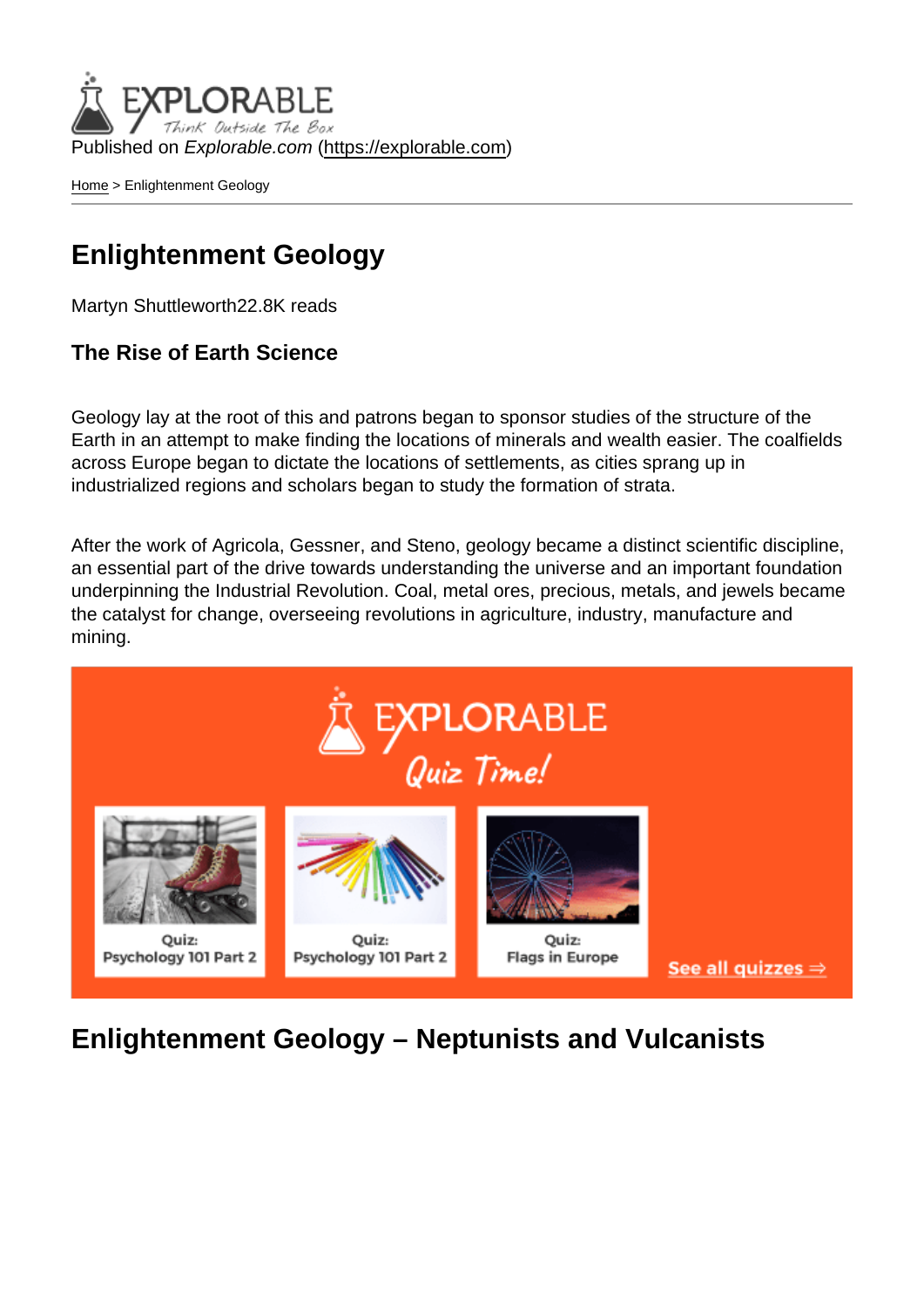In the 18<sup>th</sup> Century, geology was an amateur pursuit, but this soon changed when society began to tap into mineral wealth. The knowledge of scholars and observations of miners was blended with the findings of the gentleman fossil hunters. As is the case still, paleontology and geology overlapped closely, allowing dating and the unfolding of the story of the history of the Earth.

Before this period, Biblical doctrine held sway and most scholars and earth scientists tried to fit their findings into the Biblical creation view that the Earth was 600 years old, with most of the surface features a result of the Biblical Flood. As the Enlightenment unfolded and the vileness of the Inquisition faded, scholars felt free to challenge this view and espouse different views and theories about what processes shaped the Earth.

John Woodward (1665-1728) felt that the flood was a global event, whereas John Ray (1627- 1705) felt that it was localized and that the shaping of the Earth was due to volcanoes. This argument, between 'Neptunists' and 'Vulcanists' developed, although both groups shared some common ground, believing that the shaping of the Earth was due to catastrophic events.

Moving even further away from the Biblical deluge, Lazzaro Moro, of Venice (1687-1764) proposed that the flood had no effect at all and George Louis Le Clerc de Buffon (1707-1788) claimed that the Biblical timeline was woefully short although, with the benefit of hindsight, his proposal of 80 000 years was little better.

These views still carried some inherent danger, due to resistance from the Church, although that particular threat was receding as the Enlightenment progressed and people felt free to challenge doctrine.

# **Geology in the Enlightenment and Classification**



Portrait of Johan Gottlobb Lehmann (Public Domain)

Away from the theoretical aspects, empirical geology was progressing as scholars studied rock formations in mines and canal embankments. In France, Jean Ettienne-Guettard (1715- 1786) and Niclas Desmarest (1725-1815) completed a geological survey of the country, producing a detailed geological map of rock formations in 1780. In Germany, where great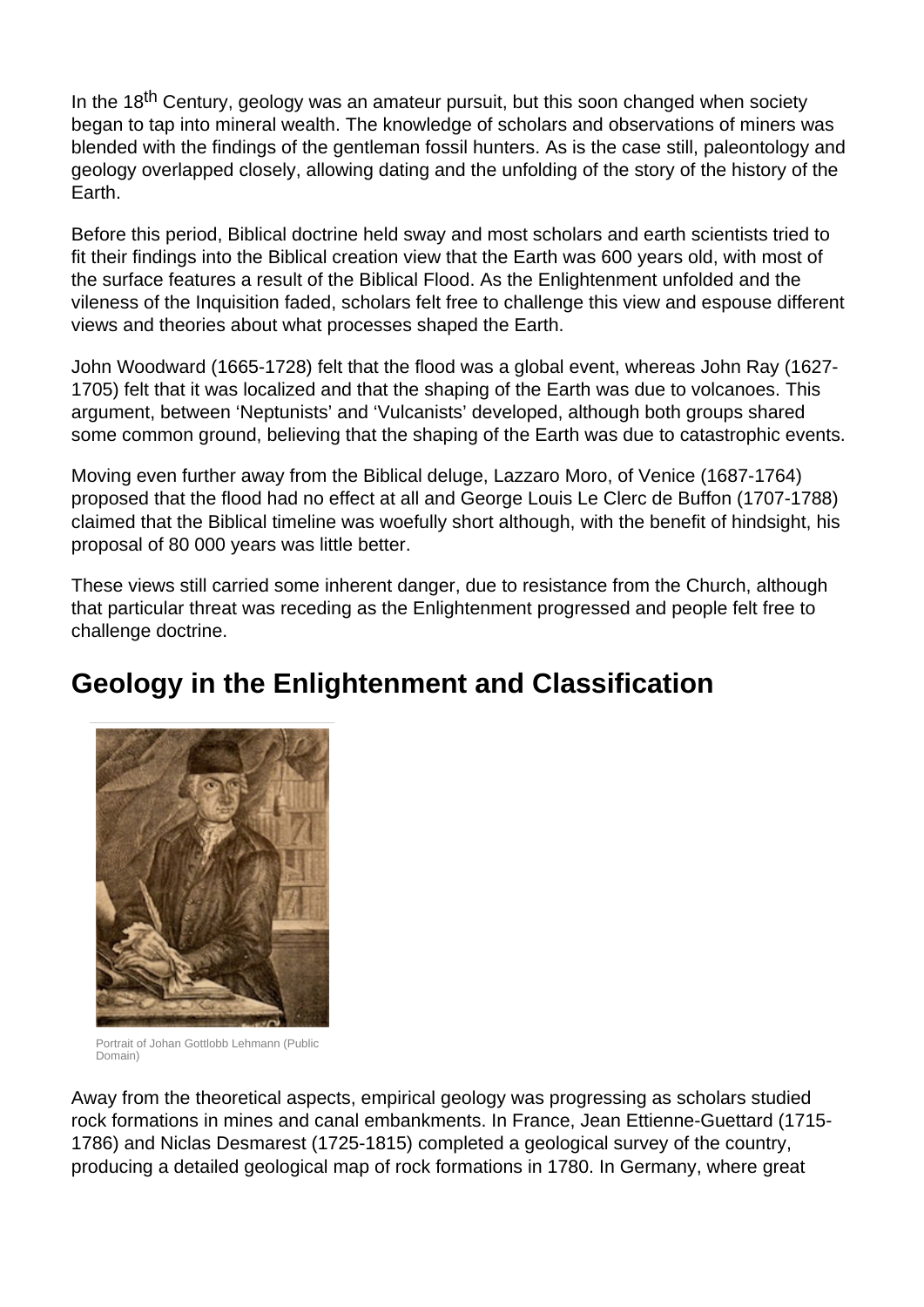wealth lay in mining, geologists explored the mining regions and began to develop theories about rock formation and stratification.

Moro had proposed the idea of primary and secondary rocks, with primary rocks stemming from the initial formation of the planet and containing metal ores and precious stones. Secondary rocks derived from the primary rocks, via some process, and contained fossils. The German geologist, Johann Lehmann, in 1756, added tertiary rocks to the classification, distinguishing three types of mountain.

- Mountains arising from the formation of the Earth
- Mountain ranges resulting from deposition underwater
- Mountains formed by vulcanism



Johann Gottlob Lehmann's geological sections of strata, 1759 (Public Domain)

In Italy, Giovanni Arduino (1714-1795) used four classes of rock, primitive, secondary, tertiary, and volcanic, basing these classifications on appearance, properties and the occurrence of fossils. The Russian geologist, Peter Pallas (1741-1811) used three classes and pointed out that the sea must have covered some areas, proposing that mountains could be elevated by uplifting processes, using the term, 'Commotions of the Globe.' Georg Christian Füchsel (1722-1773) published a geological map, in 1762, called, 'A History of the Earth and the Sea, Based on a History of the Mountains of Thuringia'.

Scientists began to study the formation of minerals in the laboratory and, in the same way that governments and rulers supported alchemists in their quest for wealth, European rulers poured money into geology. The difference was that geologists began to produce tangible results and returns on investments.

The end of the 18<sup>th</sup> Century saw the science develop further, with the German geologist, Abraham Werner (1714-1817) establishing an academy in Freiburg. He drew up a system of rock and mineral classification based upon the properties of rocks, a system which was widely adopted across Europe. Werner was a Neptunist, believing that all rocks formed when the Earth was covered by an ocean, including igneous rocks, so he dismissed the idea of vulcanism. He also proposed that geological time was divided into 'formations,' where a body of rock was laid down at the same time, a way of punctuating geological timescales.

# **Enlightenment Geology and the Plutonists**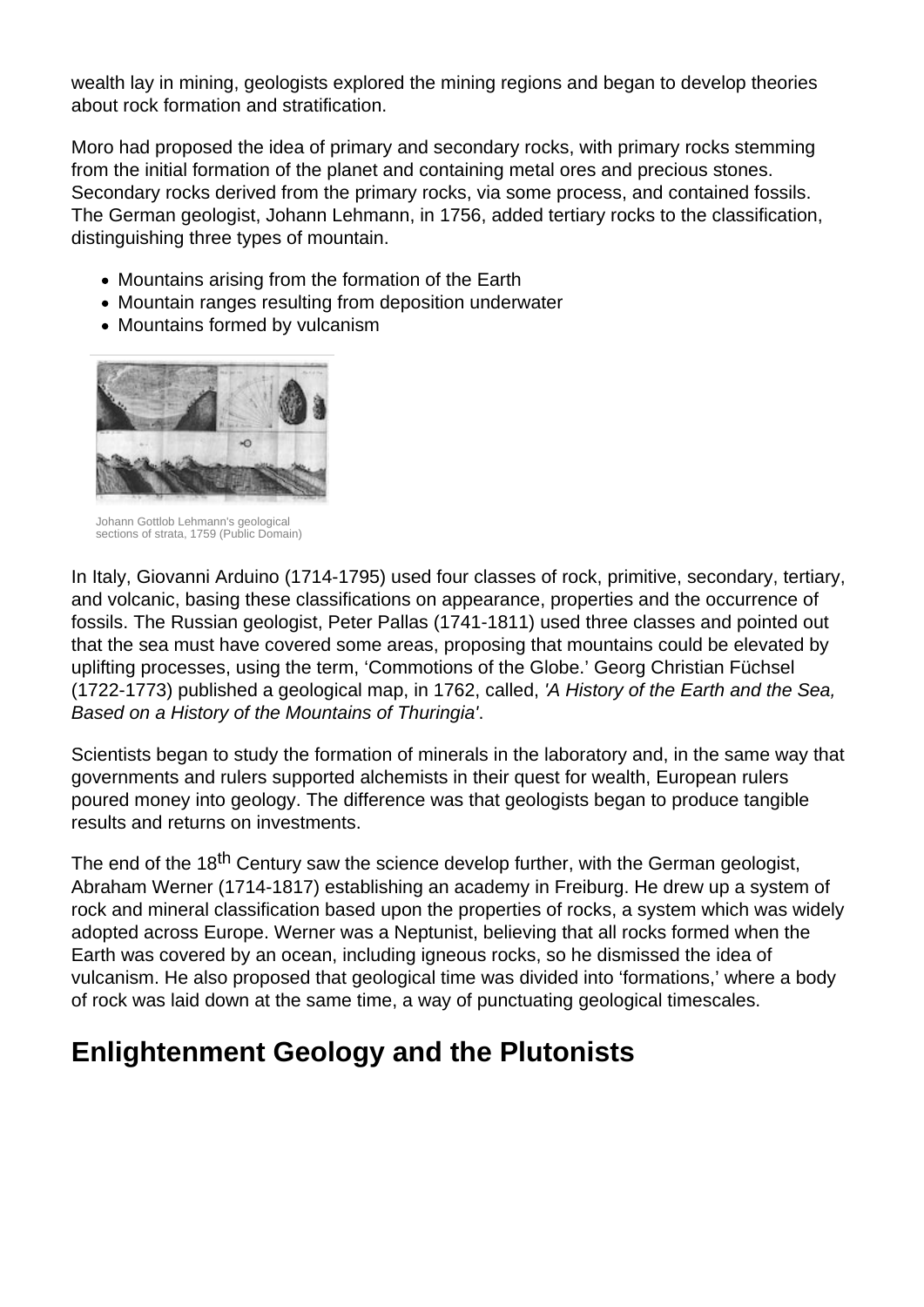

Portrait of James Hutton, the founder of modern geology (Public Domain)

Charles Lyell and James Hutton (1726-1797) further contributed, with Lyell producing a textbook, 'Principles of Geology', laying out the basic theories and principles governing the science. The Scotsman, Hutton, was notable in that he opposed the ideas of Werner. He studied rock formations in Scotland and the North of England, proposing that igneous rocks were younger and developed from molten extrusions from the center of the Earth.

His paper, 'Theory of the Earth', published in 1785, developed a following and he and his followers became known as Plutonists, after the God of the Underworld. Hutton was not really accepted on the continent, the domain of Werner, and Britain still saw resistance from Biblical creationists. Hutton goes down in history as one of those scientists whose importance was not realized until after their death. The mathematician, Playfair, in his paper 'Illustrations of the Huttonian Theory of the Earth', saw Hutton's ideas accepted into the mainstream.

The debate continued into the 19<sup>th</sup> Century, but the evidence supported the Plutonists, and even pupils of Werner accepted the theories of Hutton, in an example of evidence falsifying a theory. Leopold van Buch (1744-1852) studied extinct volcanoes in Auvergne that confirmed Hutton's ideas.

Hutton also destroyed the idea that all geology was created by catastrophic events, pointing out that processes that happened in the past still occurred, making the Earth dynamic and changing, a process called uniformitarianism.

William Smith (1769-1839) used fossils to study stratigraphy and the formation of rocks, showing that there were laws behinds the processes of rock formation, creating detailed geological maps in the process. The Welsh paleontologist, Edward Lhwyd (1660-1709), produced an illustrated guide to British fossils, allowing geologists to make on the spot identifications.

# **Geological Time Scales**

By the 19<sup>th</sup> Century, most geologists agreed on the processes governing geology, but disagreed on the timescale, which became the next area of speculation and theorizing, finally banishing Biblical Creationism to the fringes of science. Geologists began to name the eras of the Earth, with names that we still use today, such as Carboniferous for the formation of coal;